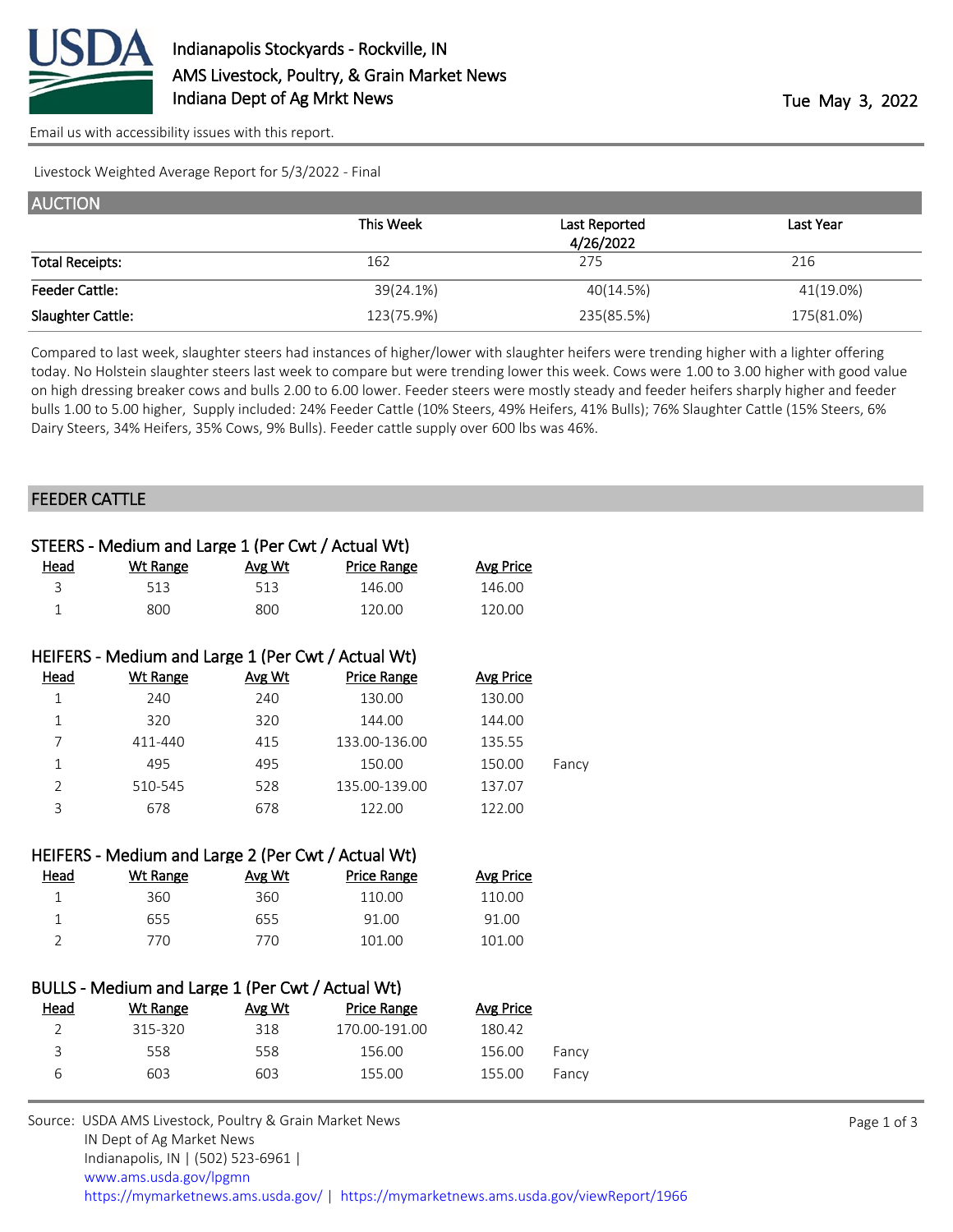

[Email us with accessibility issues with this report.](mailto:mars@ams.usda.gov?subject=508%20issue)

| 670 | 670 | 130.00 | 130.00 |       |
|-----|-----|--------|--------|-------|
| 660 | 660 | 155.00 | 155.00 | Fancy |
| 863 | 863 | 115.00 | 115.00 |       |

|      | BULLS - Medium and Large 2 (Per Cwt / Actual Wt) |        |                    |                  |
|------|--------------------------------------------------|--------|--------------------|------------------|
| Head | Wt Range                                         | Avg Wt | <b>Price Range</b> | <b>Avg Price</b> |
|      | 870.                                             | 870    | 94 NO              | 94 NO            |
|      |                                                  |        |                    |                  |

## SLAUGHTER CATTLE

|                | STEERS - Prime 2-3 (Per Cwt / Actual Wt)             |        |                    |                  |                        |
|----------------|------------------------------------------------------|--------|--------------------|------------------|------------------------|
| Head           | <b>Wt Range</b>                                      | Avg Wt | <b>Price Range</b> | <b>Avg Price</b> | <b>Dressing</b>        |
| $\mathbf 1$    | 1395                                                 | 1395   | 147.00             | 147.00           | Average                |
|                | STEERS - Choice and Prime 2-3 (Per Cwt / Actual Wt)  |        |                    |                  |                        |
| <b>Head</b>    | <b>Wt Range</b>                                      | Avg Wt | <b>Price Range</b> | <b>Avg Price</b> | <b>Dressing</b>        |
| 14             | 1198-1548                                            | 1295   | 139.00-145.50      | 143.94           | Average                |
|                | DAIRY STEERS - Choice 1-2 (Per Cwt / Actual Wt)      |        |                    |                  |                        |
| <b>Head</b>    | <b>Wt Range</b>                                      | Avg Wt | <b>Price Range</b> | <b>Avg Price</b> | <b>Dressing</b>        |
| $\overline{4}$ | 1236                                                 | 1236   | 98.00              | 98.00            | Average                |
|                | DAIRY STEERS - Select 1-2 (Per Cwt / Actual Wt)      |        |                    |                  |                        |
| <b>Head</b>    | <b>Wt Range</b>                                      | Avg Wt | <b>Price Range</b> | <b>Avg Price</b> | <b>Dressing</b>        |
| $\overline{2}$ | 1148                                                 | 1148   | 75.00              | 75.00            | Average                |
|                | HEIFERS - Choice and Prime 2-3 (Per Cwt / Actual Wt) |        |                    |                  |                        |
| <u>Head</u>    | <b>Wt Range</b>                                      | Avg Wt | <b>Price Range</b> | <b>Avg Price</b> | <b>Dressing</b>        |
| 27             | 1120-1567                                            | 1330   | 139.00-146.50      | 143.14           | Average                |
|                | HEIFERS - Choice 2-3 (Per Cwt / Actual Wt)           |        |                    |                  |                        |
| Head           | <b>Wt Range</b>                                      | Avg Wt | <b>Price Range</b> | <b>Avg Price</b> | <b>Dressing</b>        |
| $\mathbf{1}$   | 1215                                                 | 1215   | 137.50             | 137.50           | Average                |
|                | HEIFERS - Select 1-2 (Per Cwt / Actual Wt)           |        |                    |                  |                        |
| <b>Head</b>    | <b>Wt Range</b>                                      | Avg Wt | <b>Price Range</b> | <b>Avg Price</b> | Dressing               |
| $\mathbf{1}$   | 1025                                                 | 1025   | 108.00             | 108.00           | Average                |
| 5              | 940-1000                                             | 980    | 102.00-105.50      | 104.24           | Average Return to Feed |
|                | COWS - Breaker 75-80% (Per Cwt / Actual Wt)          |        |                    |                  |                        |
| Head           | <b>Wt Range</b>                                      | Avg Wt | <b>Price Range</b> | <b>Avg Price</b> | <b>Dressing</b>        |
| 6              | 1075-1455                                            | 1233   | 75.00-80.50        | 78.26            | Average                |
| 19             | 1230-1810                                            | 1486   | 84.00-94.50        | 89.47            | High                   |